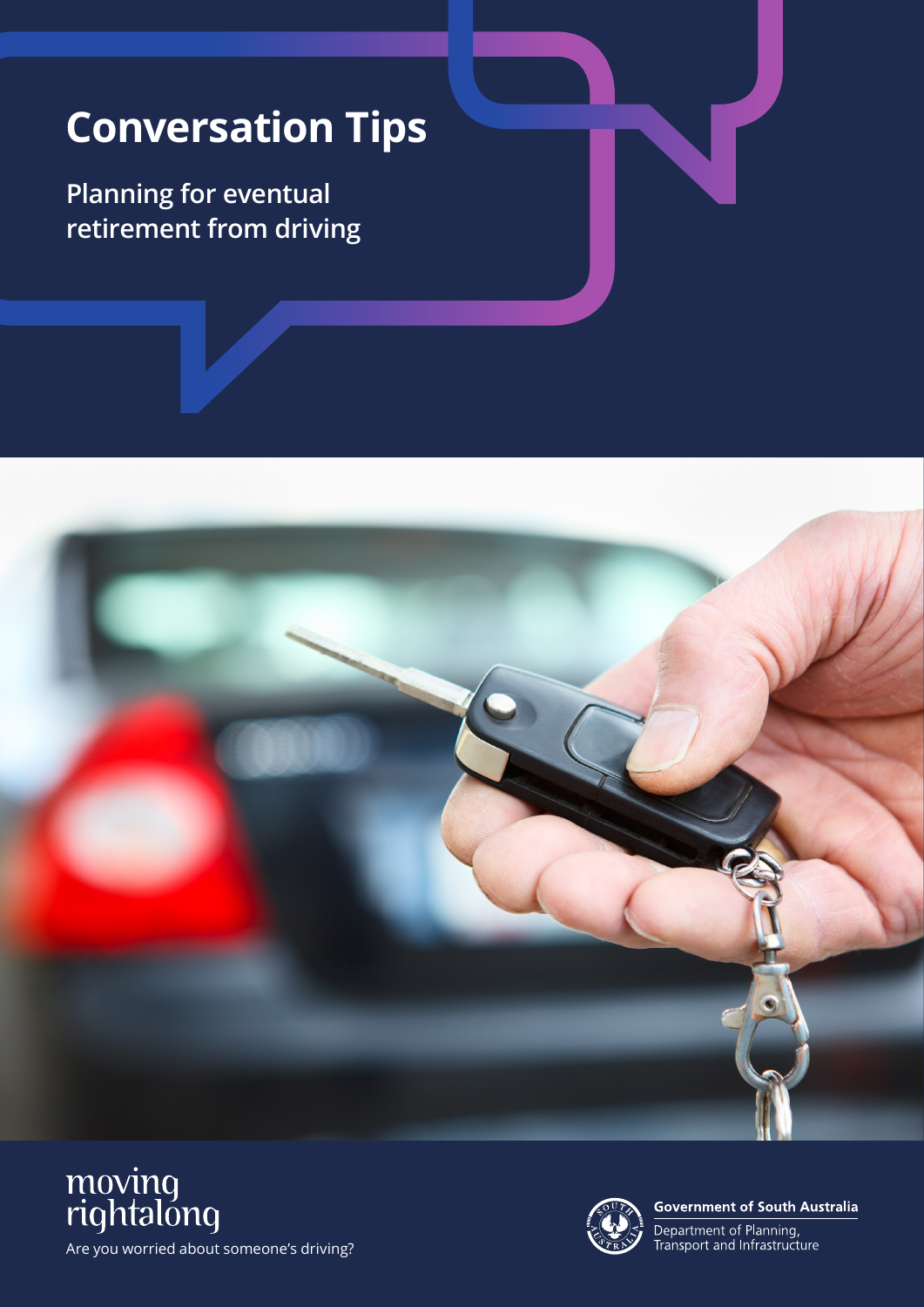

For many drivers the day will eventually come when they need to begin retiring from driving. We all plan to retire from work, and similarly, we should plan ahead and consider alternative travel options when the time is right. A smooth and successful transition from driving to occasional driving and then to not driving at all happens best when it is planned.

For some general tips on how to approach this type of conversation, see Conversation Tips – Are you worried about someone's driving?

It may be worthwhile to have a conversation about the benefits of planning for eventual retirement from driving:

- If the person is planning on moving house or down-sizing in the future, encourage them to consider the availability and proximity of public transport and community services in the suburb or town where they plan to live.
	- Are the shops within walking distance?
	- Are there medical services close by?
	- How close will they be to friends and family?
	- Does the location provide the lifestyle choices that they enjoy?
	- Are there social activities for them to participate in?
- Encourage them to consider what their travel options are. Most of these will include planning for alternative modes of transport, for some or all journeys:
	- Continue driving with no change
	- Altering their driving behaviours
	- Driving less
	- Stop driving later
	- Stop driving now.
- If using other transport options seems likely, assist the person to focus on the positive aspects. Try asking *"What do you see as the good things that could result from using other transport options?"*
- Assist the person to problem solve any issues that may prevent them from trying alternative travel options. Try asking *''What would make it difficult or easy for you to reduce the amount of driving you do, or to stop driving all together?''*
- Encourage them to consider the weekly running costs of having a car. It can often be cheaper to sell a car and use alternative travel modes and taxis to get around. For more information about vehicle running car costs visit the [RAA website](https://www.raa.com.au/motor/safety-and-advice/car-advice).
- It's important that suggestions are realistic and address the specific issues the driver raises.

Discuss various travel options with the person, (prepared from the Conversation Planner) and any research you have found in relation to services and concessions. [Obligations and](https://www.dpti.sa.gov.au/__data/assets/pdf_file/0006/575592/Moving_Right_Along_brochure_-_June_2019.pdf)  [Opportunities for Older Drivers](https://www.dpti.sa.gov.au/__data/assets/pdf_file/0006/575592/Moving_Right_Along_brochure_-_June_2019.pdf) resource and [My Licence](https://www.mylicence.sa.gov.au/road-rules/the-drivers-handbook/fitness-to-drive) website provide information about transport options.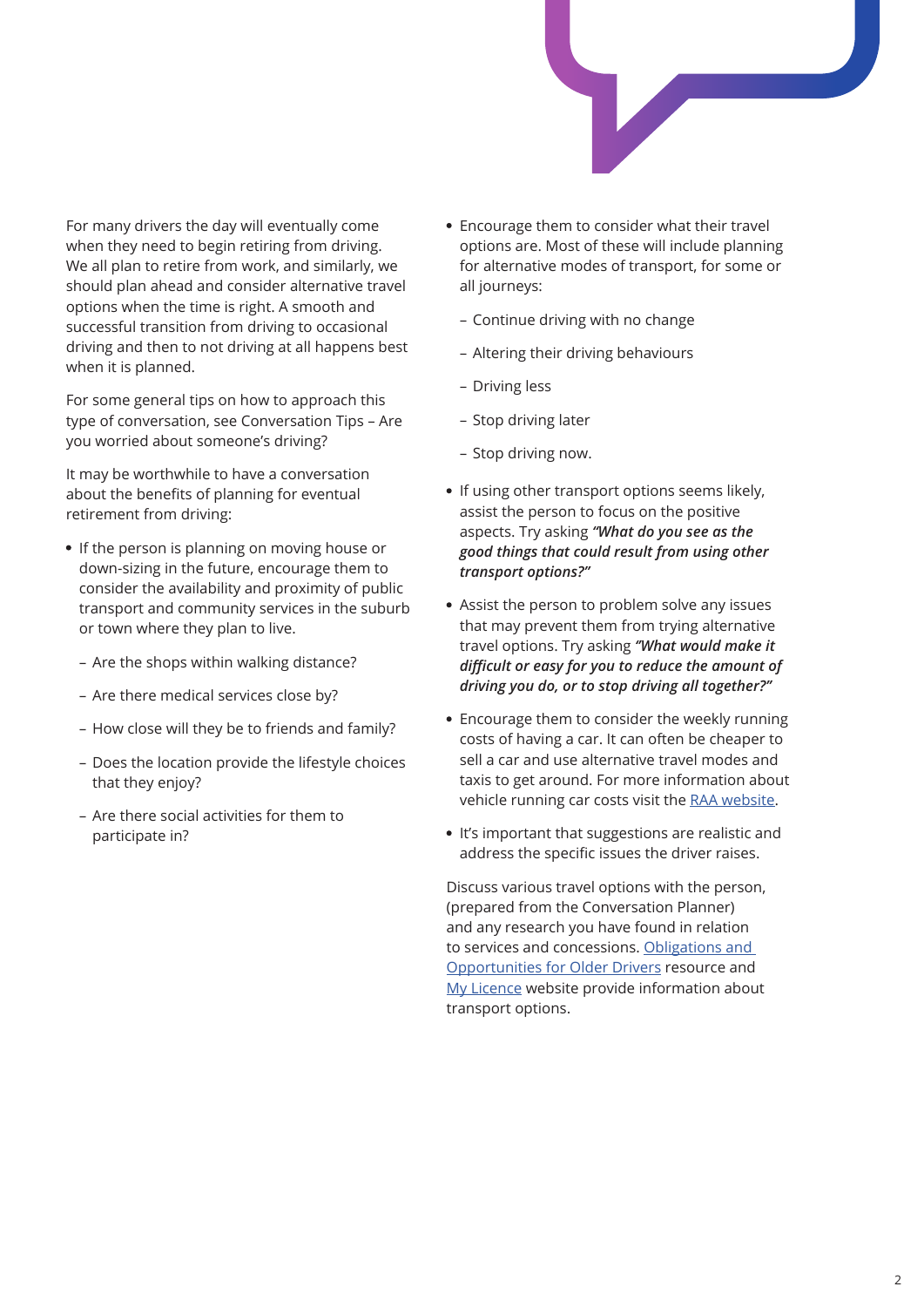

## **Below are some scenarios you may encounter when discussing eventual retirement from driving.**

| The person assumes<br>that talking about<br>retiring from driving<br>will mean giving up<br>driving / their licence<br>immediately. | • Reiterate that a smooth and successful transition from<br>driving to occasional driving and then to not driving at<br>all happens best when it is planned.<br>• Reinforce that planning for the transition to<br>driving less does not necessarily mean giving up their<br>licence.<br>• Ask what concerns them most about the<br>plan / changes<br>• Clarify what trips they undertake<br>• Discuss all options i.e. driving less, using alternatives,<br>driving a safer car, giving up driving completely<br>. Try asking "What do you see as the good things that<br>could result from using other transport options for<br>certain trips?" |  |
|-------------------------------------------------------------------------------------------------------------------------------------|---------------------------------------------------------------------------------------------------------------------------------------------------------------------------------------------------------------------------------------------------------------------------------------------------------------------------------------------------------------------------------------------------------------------------------------------------------------------------------------------------------------------------------------------------------------------------------------------------------------------------------------------------|--|
|                                                                                                                                     |                                                                                                                                                                                                                                                                                                                                                                                                                                                                                                                                                                                                                                                   |  |
| <b>Acceptance of</b><br>retiring from driving,<br>or introducing<br>alternative travel<br>options is difficult.                     | • Acknowledge feelings of grief or loss<br>• Encourage the person to talk with others who have<br>reduced or retired from driving<br>. Try asking "What do you see as the good things that<br>could result from using other transport options?"                                                                                                                                                                                                                                                                                                                                                                                                   |  |
|                                                                                                                                     |                                                                                                                                                                                                                                                                                                                                                                                                                                                                                                                                                                                                                                                   |  |
| A person who usually<br>drives to a social<br>group in a country<br>location may not be<br>able to catch a bus<br>instead.          | • Are there other group members who could pick the<br>person up? As a supporter, it might help to either<br>suggest this or to speak with other members of the<br>group together.<br>• If they intend to sell their vehicle, the cost of a weekly<br>taxi could be a cheaper option than continuing to run<br>their vehicle.                                                                                                                                                                                                                                                                                                                      |  |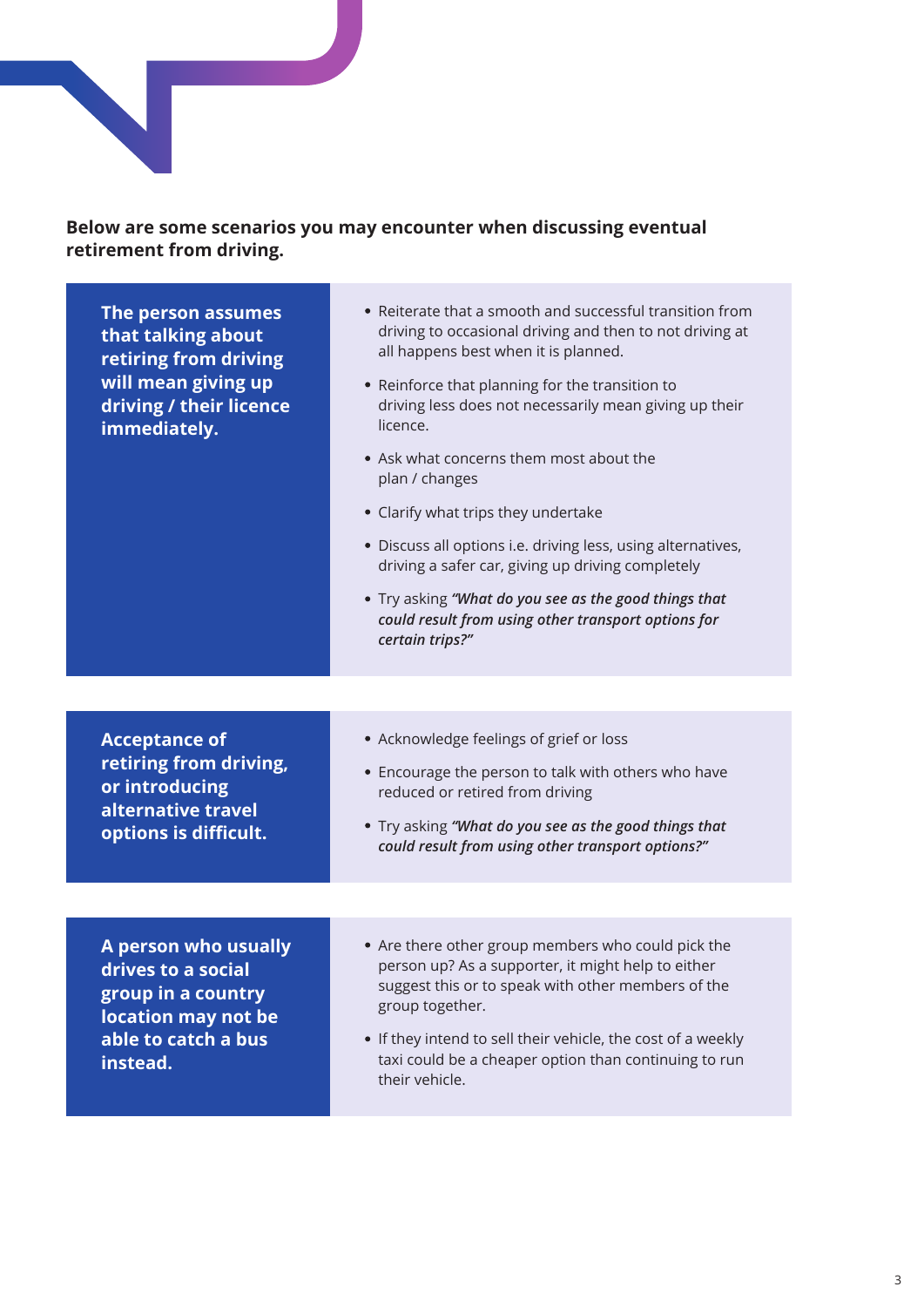

**The person has concerns about maintaining their travel needs and lifestyle.** Acknowledge the difficulties and issues they may face • Ask what concerns them most about the plan /changes Unpack the potential negative and positives about trialling alternative options Be realistic about options available to address specific issues – Research what alternative options may exist in their local area – Explore additional support options for trips that have limited alternatives for travel i.e. home assistance or home delivery Try asking *"What would make it difficult or easy for you to reduce the amount of driving you do, or to stop driving all together?"* If they intend to sell their vehicle, the cost of a weekly taxi could be a cheaper option than continuing to run their vehicle. **The person doesn't believe the way forward is possible.** Ask what concerns them most about the plan / changes • Identify support networks i.e. family and friends Ask the person to trial the travel alternative for a specific amount of time / occurrences Create a back-up option if things don't go to plan i.e. taxi See Things to consider following the conversation.